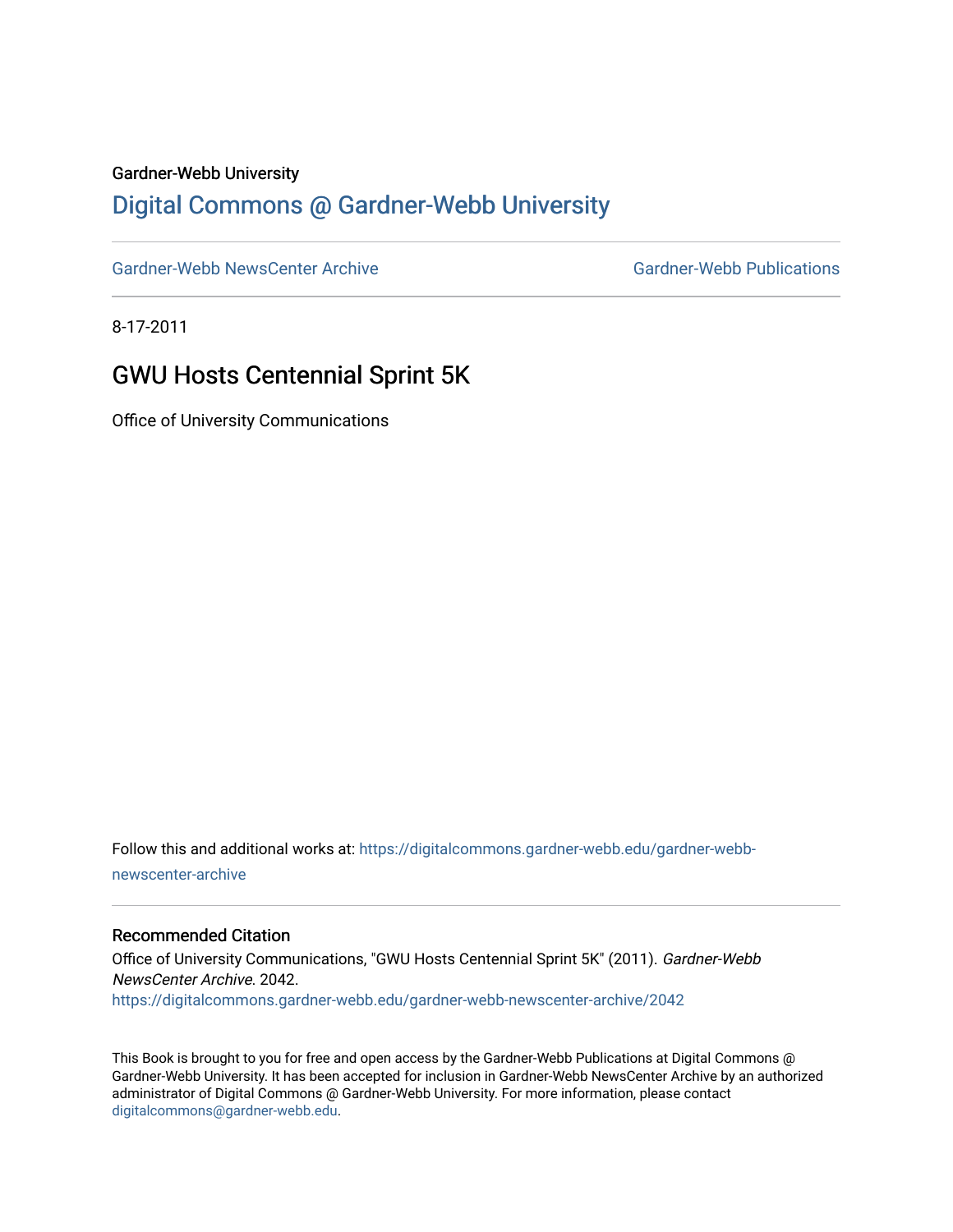# **GWU Hosts Centennial Sprint 5K**

**webpublish.gardner-webb.edu**[/newscenter/gwu-hosts-centennial-sprint-5k/](https://webpublish.gardner-webb.edu/newscenter/gwu-hosts-centennial-sprint-5k/)

Office of University Communications **August 17, 2011 August 17, 2011** 

As part of its 100th anniversary celebration, the Town of Boiling Springs is kicking off a day full of activities on Sept. 17th with The Centennial Sprint 5K Run/Walk and Children's Fun Run on the campus of Gardner-Webb University.

*<u></u> article* 

[Registration Brochure](http://www.gardner-webb.edu/press/archives/august-2011/Centennial%20Sprint%20Brochure-v2.pdf)

The race, also sponsored by the YMCA, Gardner-Webb, and 88.3 WGWG, will start in the Lutz-Yelton Convocation Center (LYCC) parking lot at 8:00 am. The run/walk will begin at 8:00 am, and a half-mile children's fun run will begin from the same location at 9:00 am. The 5K course winds through and around the beautiful campus of Gardner-Webb, including a stretch down historic Main Street and a glimpse of the site of the original boiling springs.

Early bird registration is now open for both the run/walk and the fun run at the Ruby C. Hunt YMCA in Boiling Springs. The early bird 5K fee is \$20 for all participants, and early bird registration lasts until Sept. 14 at 5:00 p.m. Race day registration opens at 7:00 am in the LYCC concourse, and participants should have their packets picked up by 7:40 am. The late registration fee is \$25 for the 5K. The fun run fee is \$10 for all participants. Prizes and awards are available for top finishers, and all pre-registered participants will receive Centennial Sprint t-shirts.

For more information or to register, visit the [Ruby C. Hunt YMCA website](http://www.rubychuntymca.org/) or call 704-434- 0441. Also, you can [click here](http://www.gardner-webb.edu/press/archives/august-2011/Centennial%20Sprint%20Brochure-v2.pdf) to download the registration brochure. Just print the brochure, fill it out, and mail it to the address listed on the brochure.

Located in Boiling Springs, N.C., Gardner-Webb University was founded in 1905 and is home to over 4,300 students from 37 states and 21 foreign countries. Gardner-Webb seeks a higher ground in higher education – one that embraces faith and intellectual freedom, balances conviction with compassion, and inspires in students a love of learning, service, and leadership.

Watch a video of the Centennial Sprint 5k route below: